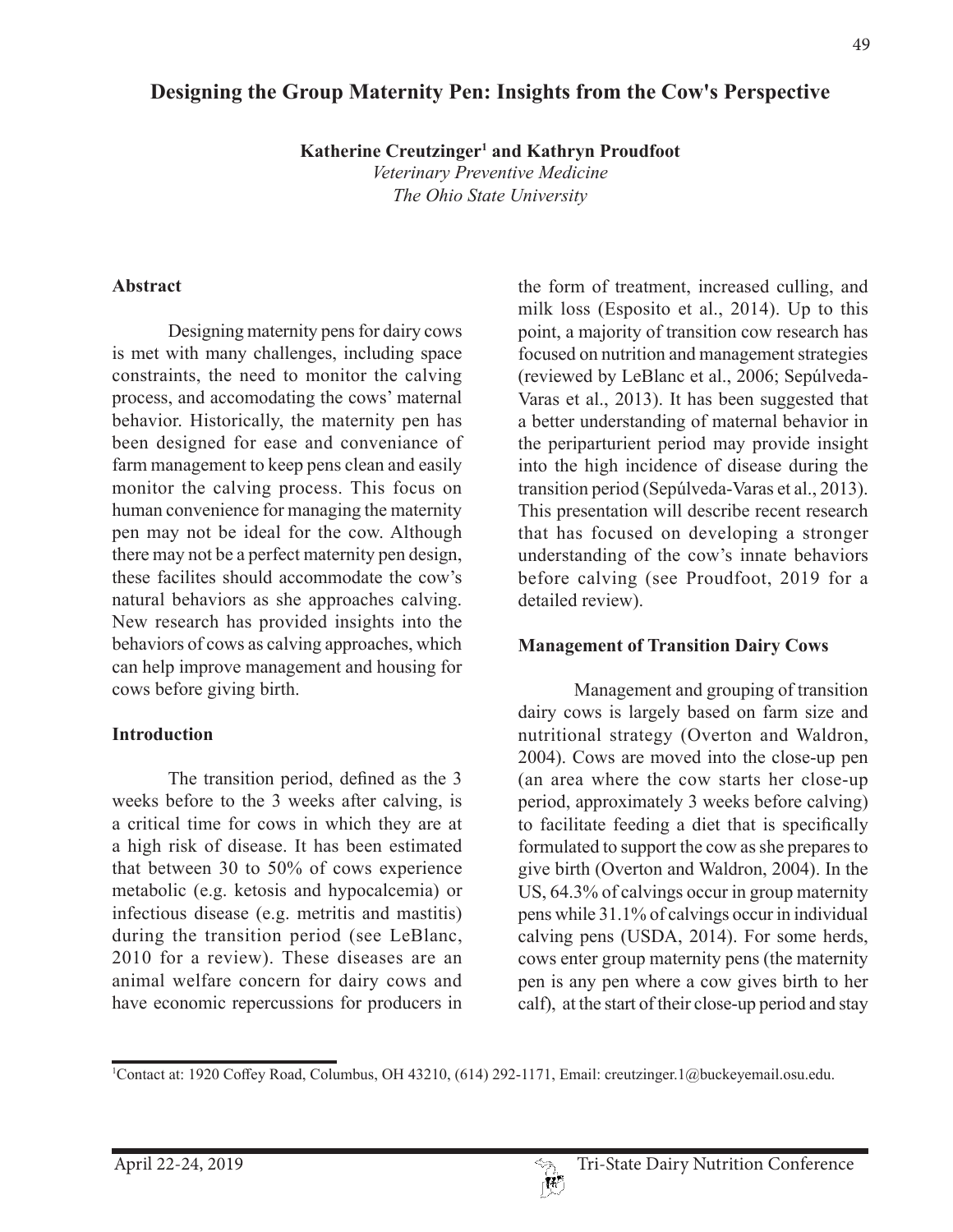until after calving, while others herds move cows out the close-up and into individual maternity pens when calving is imminent (Cook, 2019). Generally, maternity pens are located in high traffic areas to increase monitoring capabilities of farm workers to make sure a cow's labor is progressing normally. However, management strategies for close-up and maternity areas that are based on diet, grouping strategies, and easy monitoring may not be a desirable calving pen for the cow. An understanding of maternal behaviors and the motivations of cows at calving is needed to help us design more ideal close-up and maternity pens.

#### **Behavior Around Parturition**

### *Behavioral changes in preparation for calving*

As calving approaches, cows begin to express a suite of maternal behaviors to ensure calf survival, which begins with the delivery of a live calf. In a natural setting, these behaviors include restlessness and seeking isolation to find a desirable calving site to ensure a successful delivery (reviewed by Rørvang et al., 2018b). In wild ungulates, following the birth of the calf, calf survival is dependent on the formation of the cow-calf bond because the calf relies on the damn for nutrition and protection from predators (Leuthold, 1977). Although in modern dairy production, calves are removed from the dam following birth and post-calving, pre-calving maternal behavior has not been eliminated and facilities should be designed to accommodate these behaviors.

At the onset of labor, dairy and beef cows on pasture seek isolation away from the herd to find a secluded place to calve with visual cover (Lidfors et al., 1994). In theory, isolation seeking in ungulates may serve as an anti-predatory strategy (Leuthold, 1977) and reduce disturbances from other cows around

calving to facilitate formation of the cow-calf bond. However, in modern dairy facilities, there is less room for cows to be secluded at calving in both group and individual pens than in pasture environments. Group pens contain more than one cow housed at variable stocking densities, which may make it difficult for a pre-parturient cow to separate from penmates because of a lack of space. In addition, other cows may be attracted to the odor and pheromones emitted during labor that may attract them to the laboring cow (Jensen and Rørvang, 2018). Other cows may also spend time licking alien calves in group pens (Edwards, 1983), creating more disturbances for cows during labor. In individual maternity pens, cows are separated from the rest of the group to give birth. However, they are sometimes designed with space constraints and located in high traffic areas of the barn where the calving process can be easily monitored. Depending on the presence of cows in maternity pens and human activity in the barn, it may be difficult for indoor-housed dairy cows to perform innate isolation seeking behavior at calving.

#### *Isolation seeking behavior in indoor facilities*

Recent research suggests that indoorhoused cows have retained the motivation to hide during labor when housed individually (Proudfoot et al., 2014a,b). For example, when given the choice between an open bedded pack area and a 'sheltered' area to seclude themselves, 81% of cows calved within the hide during the day (Proudfoot et al., 2014a). In a follow-up study, researchers found that when housed in an individual maternity pen, 79% of cows sought a secluded 'corner' to give birth if available (Proudfoot et al., 2014b; Figure 1). The results from these studies indicate that cows have retained the motivation to hide at calving in individual calving pens and may be more motivated to hide during the daytime.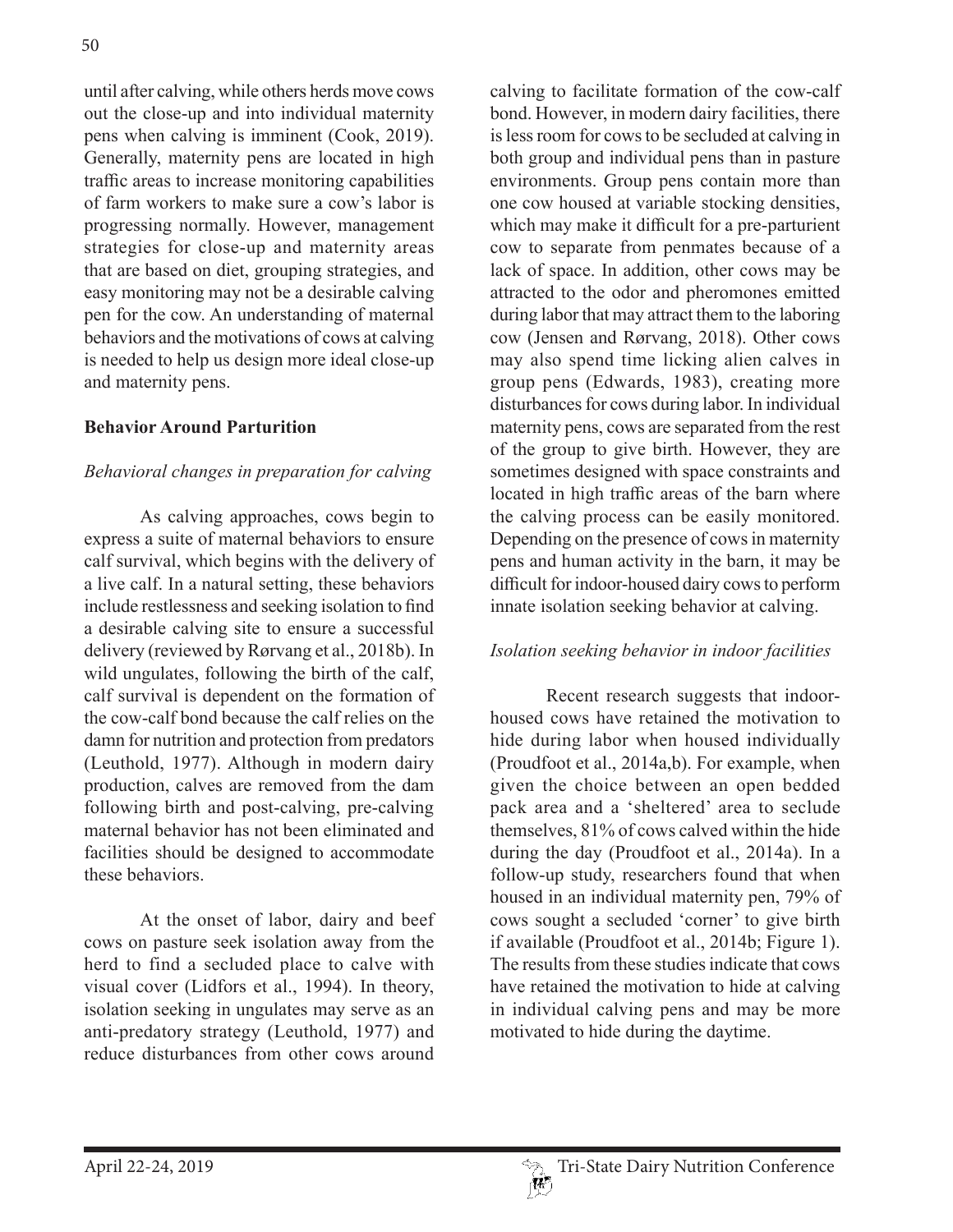Although cows are motivated to hide at calving, the amount of coverage provided by a hide at calving does not appear to be an important factor to cows when selecting a calving site. For example, researchers provided cows with 3 hide options in individual maternity pens of varying coverage from the group pen: and tall and narrow (1.8 x 1.5m), low and wide (1 x 2.5m), tall and wide (1.8 x 2.5m) (Rørvang et al., 2017). The authors expected cows to prefer the most secluded environment; however, cows with normal duration of labor generally had no preference for hide shape. Comparatively, cows with prolonged labors (an average of 159 minutes of stage II labor) sought the most secluded calving space. Limited research has been performed to determine the motivation of cows in indoor group maternity pens to isolate themselves at calving. Preliminary data from our group's most recent work in this area will be presented.

## **Management and Housing Cows During Parturition**

Maternity pens should ideally create an environment where the calf has a successful start to life and the cow has a successful start to her lactation. The environment should be clean and dry, and facilitate natural calving behaviors of the cow. Cows go through hormonal and behavioral changes at calving and it is important to understand the needs of the calving cow in both systems.

# *Managing the cow using individual maternity pens*

Managing cows in individual maternity pens has both its advantages and challenges as compared to group calving pens. Individual pens may be easier to clean and are often located in high traffic areas where it is easier to monitor cows during calving. Individual maternity pens

also reduce disturbances from other cows during calving (Edwards, 1983). However, as herd animals, it may be stressful for cows to be kept in social isolation in unfamiliar surroundings (Rushen et al., 1999). Additionally, cows kept in individual maternity pens for more than 3 days are at a higher risk of ketosis and displaced abomasum (Nordlund et al., 2006). Due in part to these findings, cows are kept in individual pens for a minimal amount of time. To avoid keeping cows in individual pens for too long, the practice of cows being moved into calving pens "just in time" when signs of calving are clear, including the presence of the amniotic sac or feet are visible outside the vulva, is sometimes used.

Previous research has explored the appropriate time to move cows from group pens into individual maternity pens. Proudfoot et al. (2013) found that cows moved into individual maternity pens before labor (on average 74 hours before calving) and during early stage I labor (on average 11 hours before calving) had normal duration of stage II labor, comparatively, cows moved during late stage I labor (on average 2 hours before calving) had a longer than normal duration of labor by approximately 30 minutes. This increase in labor length suggests the normal labor process was disrupted when cows were moved during labor. A longer duration of stage II labor has been associated with stillbirths (Gundelach et al., 2009) and dystocia (Schuenemann et al., 2011), thus, farms that use individual maternity pens should move cows when signs of early labor are visible. One major challenge of using individual calving pens is identifying cows in labor and moving them at the appropriate time. If close-up pens are not regularly monitored for cows in labor, the likelihood of cows calving in unwanted areas, such as the freestall, is greatly increased.

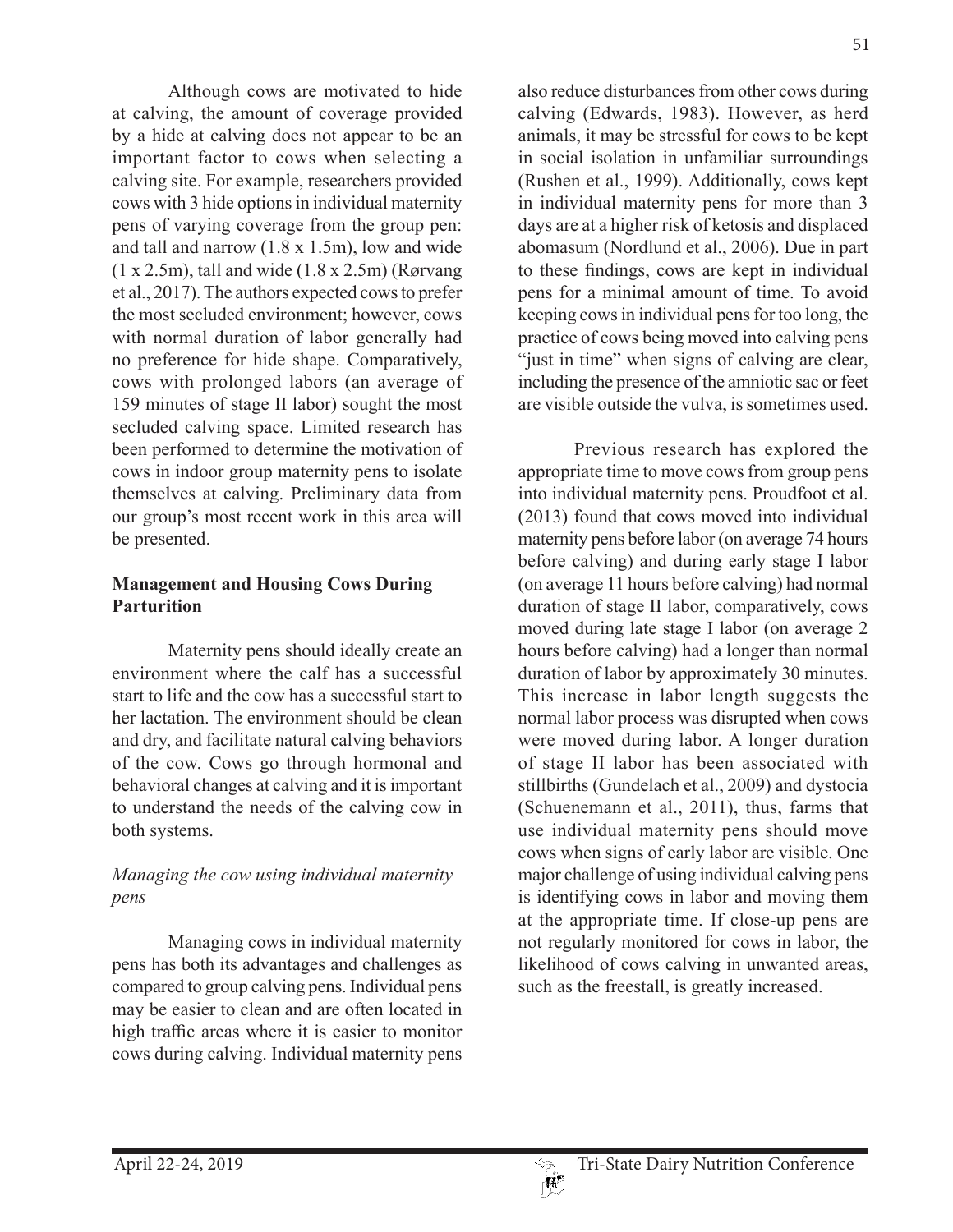### *Management of cows in group maternity pens*

Calving in group maternity pens allows cows to stay in a familiar environment and doesn't disrupt the progression of labor. However, cows may encounter more social challenges when calving in group pens, and depending on the stocking density of group pens, it may be difficult for cows to isolate at calving. Current recommendations for stocking density in group maternity pens is based on anecdotal evidence and is highly variable ranging from 9.3 m<sup>2</sup> to 18.6 m<sup>2</sup> per cow (Cook and Norlund, 2004; Graves, 2006). Space is a common constraint for producers when designing maternity pens. However, insufficient space in group maternity pens may limit a cow's ability to perform motivated calving behaviors.

Previous studies which have explored stocking density in the pre-calving period have focused on stocking density at the feedbunk. Overstocking at the feedbunk during the closeup period increases agonistic behaviors between cows (Proudfoot et al., 2009; Huzzey et al., 2012) and is may be especially problematic for cows of a lower social status (Huzzey et al., 2012). However, there is evidence that cows prioritize lying over eating when one resource is limited (Munksgaard et al., 2005), as such, lying space may also be important in pre-calving environments. Thus, more research assessing the appropriate stocking density of group maternity pens is still needed.

Research assessing the impact of group housing on maternal behavior, including isolation-seeking, of dairy cows is also limited. Findings for cow motivation to use manmade hides at calving are highly variable. Jensen and Rørvang (2018) created cubicle hides located on the walls of a group maternity pen that had equal dimensions but either a narrow (1.5 m) or wide opening (3 m) to the group pen. Only 10% of cows used a hide at calving, while the remainder calved in the group pen. However, cows spent more time in a secluded area with a wide opening before and after calving. These findings suggest that secluded areas may be important to cows in the time period around calving and not only during the labor process.

In another study, group housed cows were motivated to seclude at calving but were unwilling to work for access to secluded areas (Rørvang et al., 2018a). A group maternity pen was designed with cubicle hides bordering the outside of the group pen and cows were able to enter the cubicles at any time. Each hide had a gate that was either permanently tied open or cows had to push to open and was closed behind the cow, prohibiting more than one cow occupying the hide at a time. Approximately 50% of the cows in the study moved from the group pen into a hide to give birth. However, cows were more likely to calve in the hide if the gate was permanently tied open. The findings suggest that cows may be motivated to hide at calving but are not willing to work to gain access to this space.

To date, the separated area for cows to seek isolation during labor used dimensions of that were similar in design (e.g., a cubicle of L-shape). This type of design may not be optimal for cows seeking seclusion at calving. It is possible that cows view hides as a resource, thus dominant cows perform resource guarding behavior. If there is competition for the hide, cows may be less likely to use the hide at calving because they are unwilling to work for access to resources at calving (Rørvang et al., 2018a). More research is needed to explore the optimal design of a secluded area in a group maternity pen.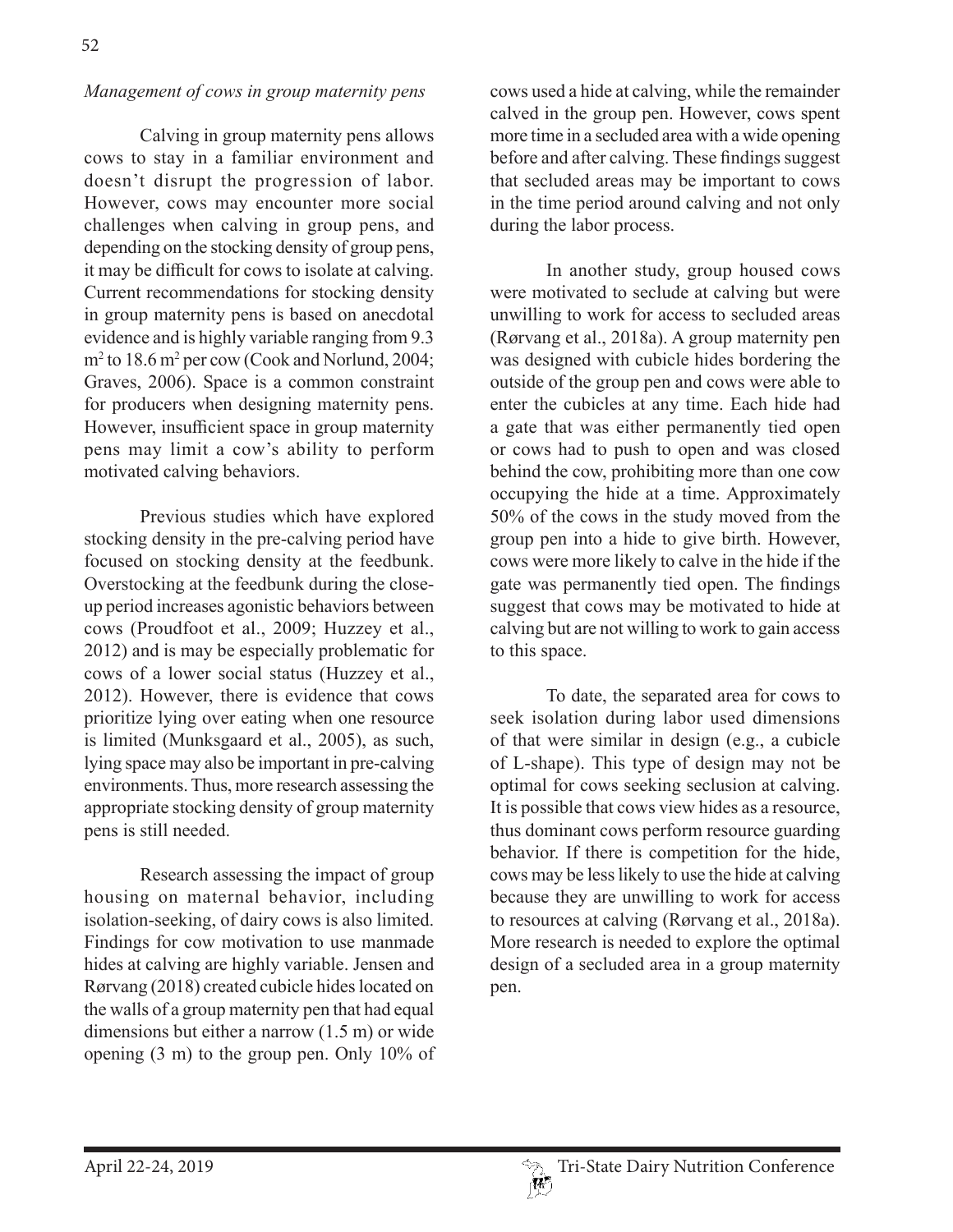#### **Conclusions and Recommendations**

Maternity pens should be ideally be located in quiet areas of the barn where there is minimal activity. Adequate space allowance should be provided in indoor maternity pens (individual or group) to facilitate isolation behaviors at calving and to improve cleanliness of the area. Cows should ideally be provided the opportunity to hide at calving using manmade resources, although the appropriate design of these hides may vary depending on maternity pen type (individual or group). Secluded areas for cows can be created using many resources (e.g., hay bales, plywood, shade cloth, curtains, etc.) with the end goal of creating a space where a cow can feel isolated from penmates or caretakers working in the barn.

Farms that use "just in time" calving should create clear protocols on the appropriate time to move cows to individual maternity pens. Cows should be moved into individual maternity pens when signs of early labor are visible (e.g. raised tail, restless behavior, and relaxed pelvic ligaments) to avoid increasing the duration of stage II labor. However, this practice requires consistent monitoring of close-up pens and when mismanaged can result in cows calving in unwanted areas which has negative impacts on both the cow and calf.

#### **References**

Cook, N.B. 2019. Designing facilities for the adult dairy cow during the nonlactation and early lactation period. Vet. Clin. Food Anim. 35: 125-138.

Cook, N.B., and K.V. Nordlund. 2004. Behavioral needs of the transition cow and considerations for special needs facility design. Vet. Clin. N. Am-Food A. 20:495-520.

Edwards, S.A. 1983. The behaviour of dairy cows and their newborn calves in individual or group housing. Appl. Anim. Ethol. 10:191-198.

Esposito, G., P.C. Irons, E.C. Webb, and A. Chapwanya. 2014. Interactions between negative energy balance, metabolic diseases, uterine health and immune response in transition dairy cows. Anim. Reprod. Sci. 144:60–71.

Graves, R. 2006. Bedded pack barns for dairy cattle. West Dairy Dig.

Gundelach, Y., K. Essmeyer, M.K. Teltscher, and M. Hoedemaker. 2009. Risk factors for perinatal mortality in dairy cattle: Cow and foetal factors, calving process. Theriogenology 71:901-909.

Huzzey, J.M., R.J. Grant, and T.R. Overton. 2012. Short communication: Relationship between competitive success during displacements at an overstocked feed bunk and measures of physiology and behavior in Holstein dairy cattle. J. Dairy Sci. 95:4434–4441.

Jensen, M.B., and M.V. Rørvang. 2018. The degree of visual cover and location of birth fluids affect dairy cows' choice of calving site. J. Dairy Sci. 101:9483-9492.

LeBlanc, S. 2010. Monitoring metabolic health of dairy cattle in the transition period. J. Reprod. Dev. 56 Suppl: S29-35.

LeBlanc, S.J., K.D. Lissemore, D.F. Kelton, T.F. Duffield, and K.E. Leslie. 2006. Major advances in disease prevention in dairy cattle. J. Dairy Sci. 89:1267–1279.

Leuthold, W. 1977. African Ungulates. Berlin: Springer Berlin Heidelberg.

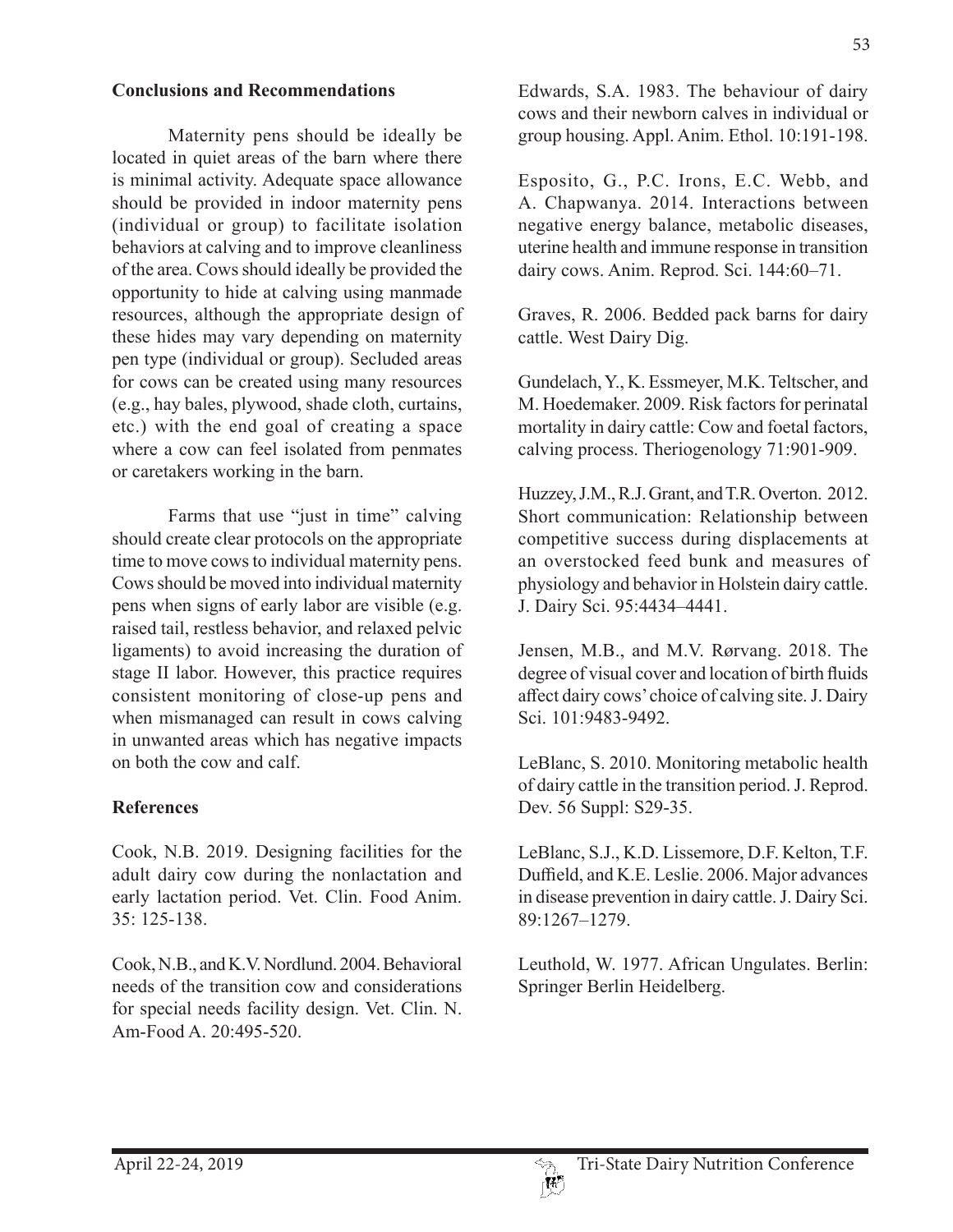Lidfors, L.M., D. Moran, J. Jung, P. Jensen, and H. Castren. 1994. Behaviour at calving and choice of calving place in cattle kept in different environments. Appl. Anim. Behav. Sci. 42:11- 28.

Munksgaard, L., M.B. Jensen, L.J. Pedersen, S.W. Hansen, and L. Matthews. 2005. Quantifying behavioural priorities—Effects of time constraints on behaviour of dairy cows. Appl. Anim. Behav. Sci. 92:3–14.

Nordlund, K, N. Cook, and G. Oetzel. 2006. Commingling dairy cows: Pen moves, stocking density, and health a changing clinical perspective of fresh cow metabolic disease. In: 39th Proceedings American Association Bovine Practitioners. St. Paul, MN, September 21–23, 2006.

Overton, T.R., and M.R. Waldron. 2004. Nutritional management of transition dairy cows: Strategies to optimize metabolic health. J. Dairy Sci. 87:E105-E119.

Proudfoot, K.L. 2019. Maternal behavior and design of the maternity pen. Vet. Clin. Food Anim. 35:111-124.

Proudfoot, K., M. Jensen, P. Heegaard, and M. von Keyserlingk. 2013. Effect of moving dairy cows at different stages of labor on behavior during parturition. J. Dairy Sci. 96:1638-1646.

Proudfoot, K.L., D.M. Weary, and M.A.G. von Keyserlingk. 2014a. Maternal isolation behavior of Holstein dairy cows kept indoors. J. Anim. Sci. 92:277-281.

Proudfoot, K.L., M.B. Jensen, D.M. Weary, and M.A.G. von Keyserlingk. 2014b. Dairy cows seek isolation at calving and when ill. J. Dairy Sci. 97: 2731-2739.

Rørvang, M.V., M.S. Herskin, and M.B. Jensen. 2017. Dairy cows with prolonged calving seek additional isolation. J. Dairy Sci. 100: 2967- 2975.

Rørvang, M.V., M.S. Herskin, and M.B. Jensen. 2018a. The motivation-based calving facility: Social and cognitive factors influence isolation seeking behaviour of Holstein dairy cows at calving. PLoS One. 13:e0191128.

Rørvang, M.V., B.L. Nielsen, M.S. Herskin, and M.B. Jensen. 2018b. Pre-partum maternal behavior of domesticated cattle: A comparison with managed, feral, and wild ungulates. Front. Vet. Sci. 5:45.

Rushen, J., A. Boissy, E.M. Terlouw, and A.M. de Passille. 1999. Opioid peptides and behavioral and physiological responses of dairy cows to social isolation in unfamiliar surroundings. J. Anim. Sci. 77:2918–2924.

Schuenemann, G.M., I. Nieto, S. Bas, K.N. Galvão, and J. Workman. 2011. Assessment of calving progress and reference times for obstetric intervention during dystocia in Holstein dairy cows. J. Dairy Sci. 94:5494-5501.

Sepúlveda-Varas, P., J.M. Huzzey, D.M. Weary, and M.A.G. von Keyserlingk. 2013. Behaviour, illness and management during the periparturient period in dairy cows. Anim. Prod. Sci. 53:988– 999.

USDA. 2016. Dairy 2014, Dairy Cattle Management Practices in the United States, 2014. USDA–APHIS–VS–CEAH–NAHMS. Fort Collins, CO. #692.0216